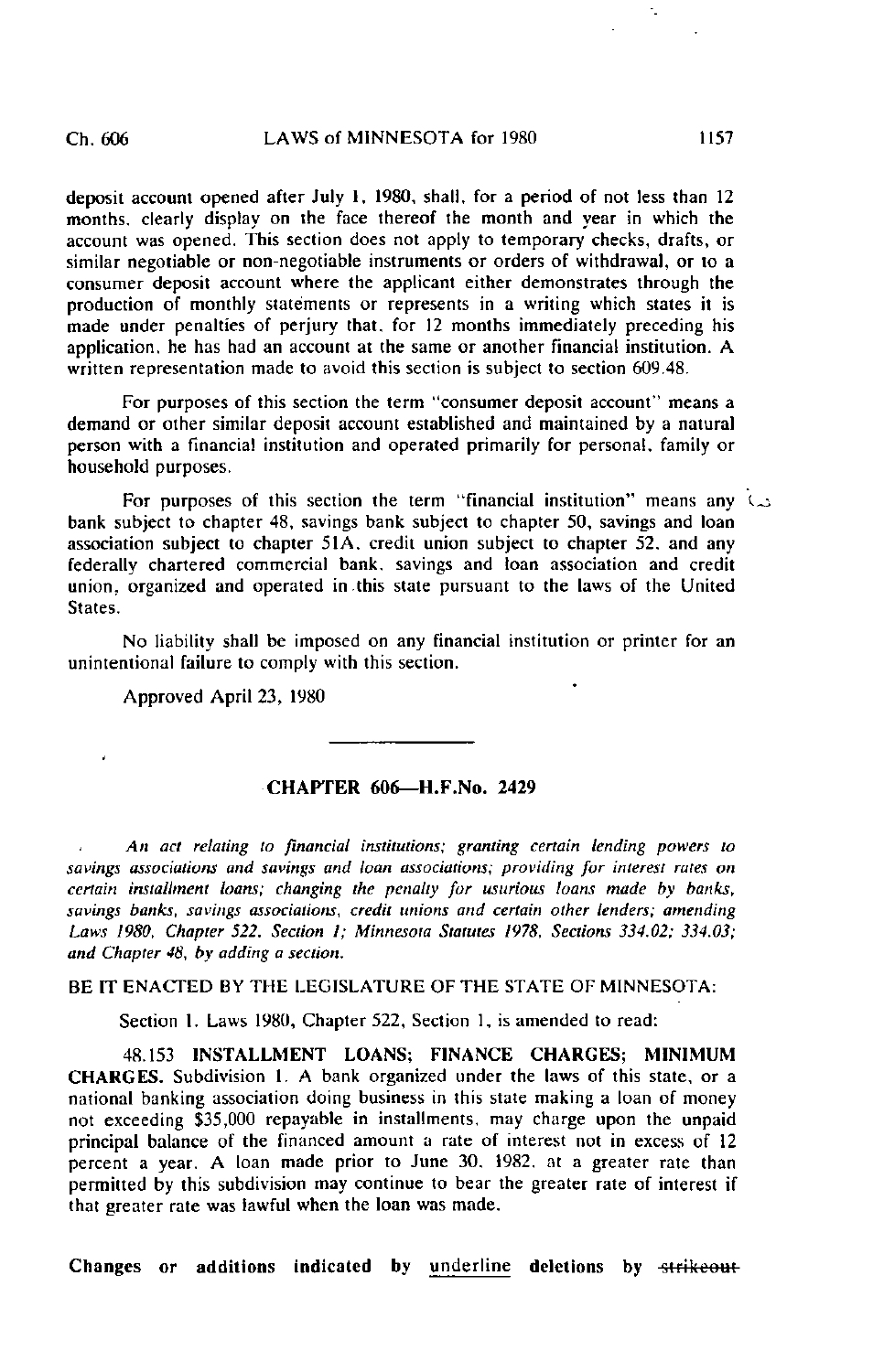Subd. la. (a) Notwithstanding subdivision 1. a bank organized under the laws of this state, or a national banking association doing business in this state, making a loan of money not exceeding \$35,000 repayable in installments, may charge, at the time the loan is made, a rate of interest upon the unpaid principal balance of the amount financed of 12 percent a year, or the rate of interest authorized by section 334.011. whichever is greater. If the rate of interest charged is permitted by section 334.01! at the time the loan is made, the rate does not later become usurious because of a fluctuation in the federal discount rate.

(b) This subdivision supersedes subdivision 1 from its effective date until June 30, 1982.

Subd. 2. Installment payments on loans made pursuant to this section by a bank or national banking association shall not extend beyond a period of 12 years and 32 days from the date of the loan. The loan may be secured by a mortgage, pledge, or other collateral.

Subd. 3. A savings bank organized pursuant to chapter 50, a sayings association or savings and loan association subject to the provisions of sections 5IA.01  $\overline{t_0}$  51 $\overline{A}$ .57, or a savings and loan association chartered under the laws of the United States, that has its principal place of business in this state, may make a loan for consumer purposes to a natural person in an amount not exceeding \$25,000 repayable in installments, and may charge upon the unpaid principal balance of the financed amount a rate of interest not in excess of 12 percent a year. A loan made prior to June 30, 1982, at a greater rate than permitted by this subdivision may continue to bear the greater rate of interest if that greater rate was lawful when the loan was made.

Subd. 3a. (a) Notwithstanding subdivision 3, a savings bank organized pursuant to chapter 50. a savings association or savings and loan association subject to the provisions of sections 51A.01 to 51A.57, or a savings and loan association chartered under the laws of the United States, that has its principal place of business in this state, may make a loan for consumer purposes to a natural person in an amount not exceeding \$25,000 repayable in installments, and may charge a rate of interest upon the unpaid principal balance of the amount financed of 12 percent a year, or the rate of interest authorized by section 334.011, whichever is greater. If the rate of interest charged is permitted by section 334.011 at the time the loan is made, the rate does not later become usurious because of a fluctuation in the federal discount rate.

(b) This subdivision supersedes subdivision 3 from its effective date until June 30, 1982.

Subd. 4, Installment payments on loans made pursuant to this section by a savings bank, a savings association or savings and loan association subject to the provisions of sections 51A.01 to 51A.57. or a savings and loan association chartered under the laws of the United States shall not extend beyond a period of five 12 years and 32 days from the date of the loan. The loan may be secured by a mortgage, pledge, or other collateral.

Changes or additions indicated by underline deletions by strikeout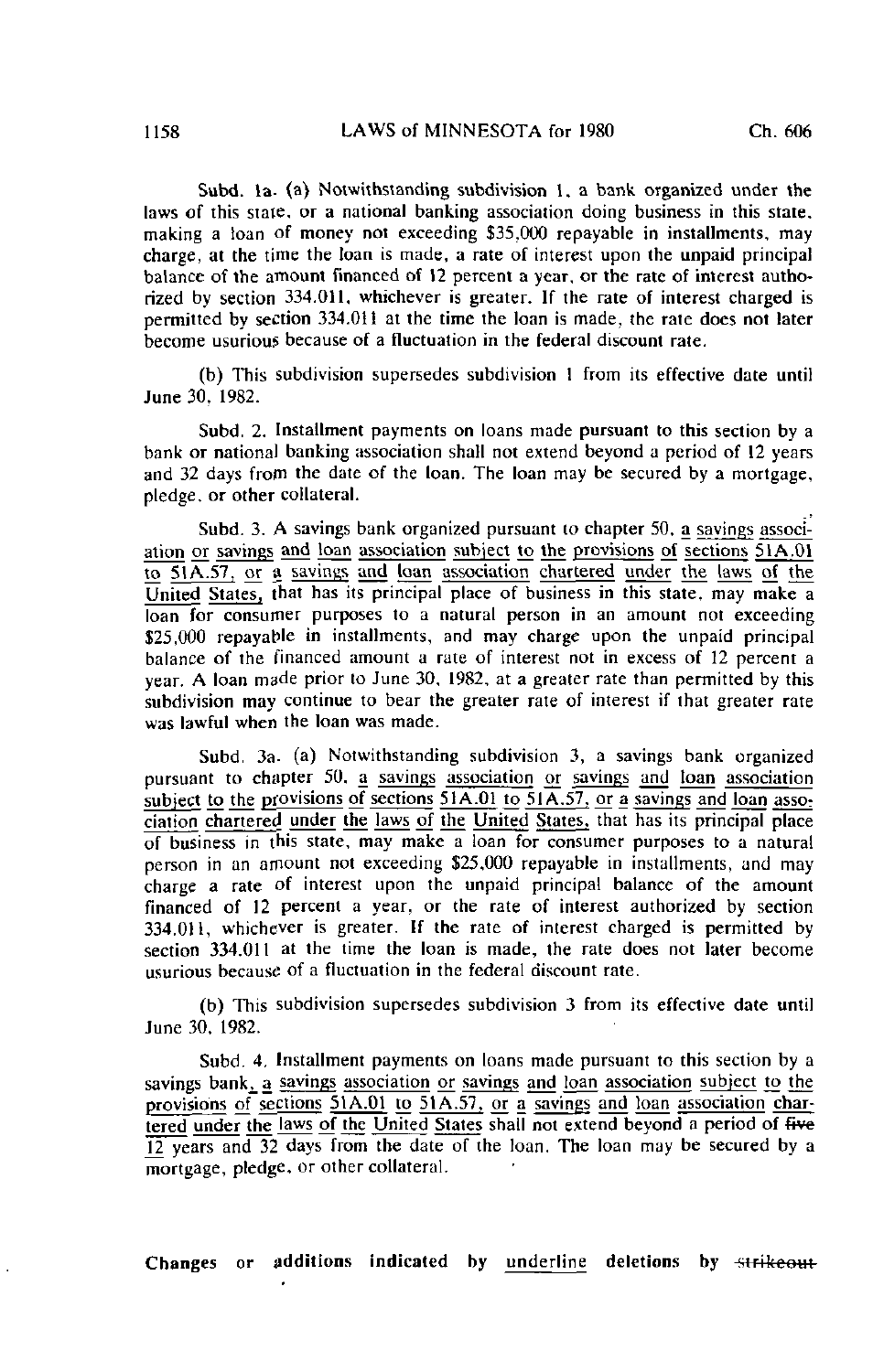Subd. 5. Charges in reference to installment loans under this section shall be computed and collected only on the unpaid principal balance of the amount financed actually outstanding. One day's finance charge means an amount equal to 1/365 of the per annum rate provided for in an installment loan. If the total finance charge determined on an installment loan, single payment or demand loan shall be less than \$10 the amount charged may nevertheless be \$10. No loan shall be made pursuant to this section if over 50 percent of the proceeds of the loan are used to finance the purchase of a borrower's primary residence other than a mobile home.

Sec. 2. Minnesota Statutes 1978, Chapter 48, is amended by adding a section to read:

148.196] PENALTY FOR USURIOUS INTEREST CHARGED BY BANKS AND SAVINGS BANKS. The taking, receiving, reserving or charging by a lender of a rate of interest greater than is allowed by state law shall be deemed a forfeiture of the entire interest which the note, bill, or other evidence of debt carries with it, or which has been agreed to be paid thereon. In case the greater rate of interest has been paid, the person paying it, or his legal representatives, may recover, jn an action in the nature of an action of debt, twice the amount of the interest thus paid from the lender taking or receiving the interest, if the action is commenced within two years from the time the usurious transaction occurred. For purposes of this section, the term "lender" means a bank or savings bank organized under the laws of this state, a federally chartered savings and loan association, a savings association organized under chapter 51A, a federally chartered credit union, a credit union organized under chapter  $52$ , or a mortgagee or lender approved or certified by the secretary of housing and urban development or approved or certified by the administrator of veterans affairs.

Sec. 3. Minnesota Statutes 1978, Section 334.02, is amended to read:

334.02 USURIOUS INTEREST; RECOVERY. Every person who for any such loan or forbearance shall have paid or delivered any greater sum or value than in section 334.01 allowed to be received may, by himself or his personal representatives, recover in an action against the person who shall have received the same, or his personal representatives, the full amount of interest or premium so paid, with costs, if action is brought within two years after such payment or delivery. This section does not apply when the loan or forbearance is made by a lender and the lender is liable for the penalty provided in section 2 in connection with the loan or forbearance. For purposes of this section, the term "lender" means a bank or sayings bank organized under the laws of this state, a federally chartered savings and loan association, a savings association organized under chapter 5iA, a federally chartered credit union, a credit union organized under chapter  $\overline{52}$ , or a mortgagee or lender approved or certified by the secretary of housing and urban development or approved or certified by the administrator of veterans affairs.

Sec. 4. Minnesota Statutes 1978, Section 334.03, is amended to read:

Changes or additions indicated by underline deletions by strikeout-